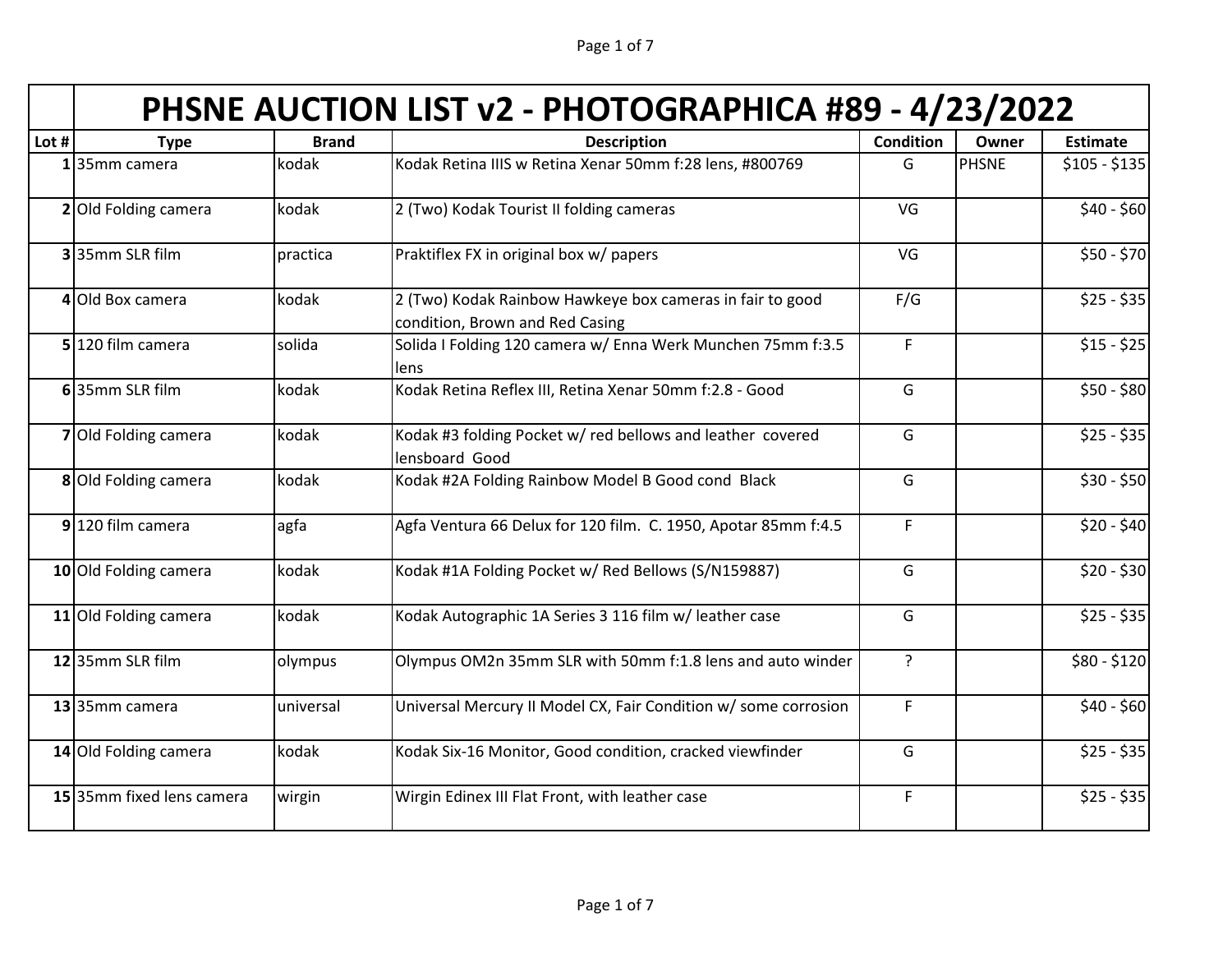Page 2 of 7

## **PHSNE AUCTION LIST v2 - PHOTOGRAPHICA #89 - 4/23/2022**

| Lot # | <b>Type</b>               | <b>Brand</b> | <b>Description</b>                                                                                      | <b>Condition</b> | Owner        | <b>Estimate</b> |
|-------|---------------------------|--------------|---------------------------------------------------------------------------------------------------------|------------------|--------------|-----------------|
|       | 16 35mm fixed lens camera | kodak        | Kodak Retina 1a 35mm w/ Retina Xenar 50mm f:3.5, Very Good                                              | VG               | <b>PHSNE</b> | $$50 - $70$     |
|       | 17 35mm fixed lens camera | balda        | Balda-Werk Baldessa 1B, Good Condition                                                                  | G                |              | $$30 - $50$     |
|       | 18 Withdrawn              |              |                                                                                                         |                  |              |                 |
|       | 19 120 film camera        | agfa         | Agfa Isolette, c. 1951 folding 120 / 6x6, good conndition. F:4.5<br>Agnar lens                          | G                |              | $$25 - $35$     |
|       | 20 Large Format camera    | graflex      | Speed Graphic WWII Vintage, 1940 - 1947                                                                 | $\mathsf F$      |              | $$135 - $165$   |
|       | 21 Old Folding camera     | kodak        | Kodak Bantam f:6.3 folding viewfinder w/ booklet                                                        | G                |              | $$20 - $40$     |
|       | 22 35mm fixed lens camera | ricsor       | Ricsor 35mm rangefinder w/ leather case, 45mm f:2.8 Color Luna<br>lens                                  | G                |              | $$30 - $50$     |
|       | 23 35mm fixed lens camera | iloca        | Iloca Rapid 35mm w. Steinheil Munchen Lassar 45mm lens                                                  | $\mathsf F$      |              | $$15 - $35$     |
|       | 23 Old Folding camera     | kodak        | Kodak #2A Folding Rainbow Model B, Good cond, Blue in fair<br>condition                                 | F                |              | \$50 - \$80     |
|       | 24 Old Folding camera     | kodak        | Kodak #3A folding Pocket w/ brass lens board                                                            | G                |              | \$30 - \$50     |
|       | 25 Old Folding camera     | kodak        | Kodak Vest Pocket Autographic w/ leather case in Good Condition                                         | G                |              | $$30 - $50$     |
|       | 26 35mm SLR film          | canon        | Canon T70 35mm SLR w/ 28-85mm Vivitar zoom and Canon 299T<br>electronic flash, Clean and good condition | G                |              | $$105 - $135$   |
|       | 27 35mm fixed lens camera | shinano      | Shinano Pigeon 35mm camera w/ Tomioka 4.5cm f:3.5 lens,<br>Good condition, Shutter needs work           | $\mathsf F$      |              | $$40 - $60$     |
|       | 28 Binoculars             | chelico      | Chelico 7x50 Binoculars in leather case                                                                 | F                | Baldwin      | $$15 - $25$     |
|       | 29 Old Folding camera     | kodak        | Kodak Dakar No. 1 Six-16 folding camera, Very Good, Art Deco?                                           | G                |              | $$20 - $30$     |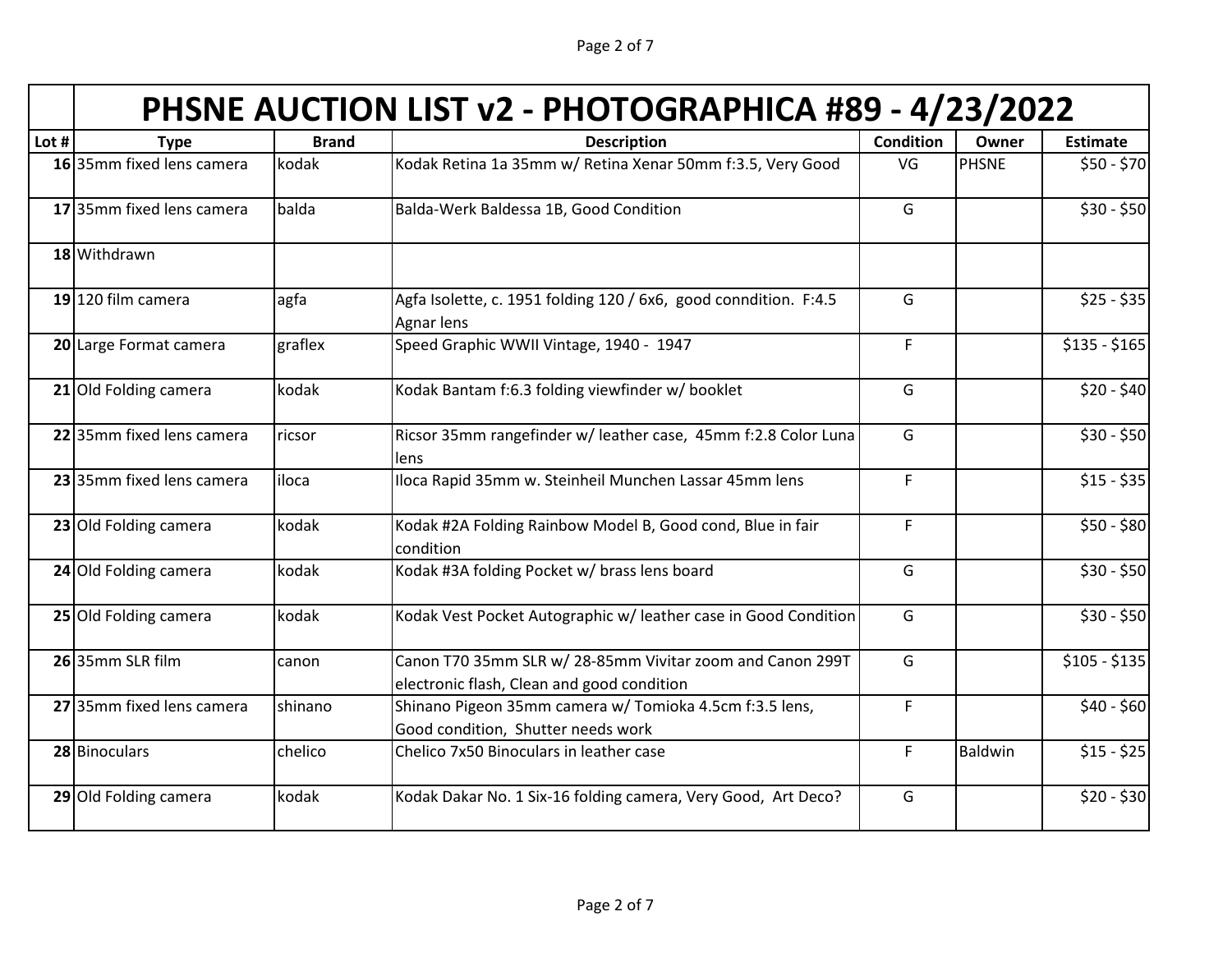Page 3 of 7

| Lot # | <b>Type</b>                    | <b>Brand</b>  | <b>Description</b>                                                                            | Condition      | Owner    | <b>Estimate</b> |
|-------|--------------------------------|---------------|-----------------------------------------------------------------------------------------------|----------------|----------|-----------------|
|       | 30 Old Folding camera          | seneca        | Seneca #1 Folding Camera, Unusual design and show wear                                        | F              |          | $$40 - $60$     |
|       | 31 Old Folding camera          | rochester opt | Rochester Optical Cyclone Senior, Fair condition, leather is worn                             | $\mathsf F$    |          | $$40 - $60$     |
|       | 32 120 film camera             | welmy         | Taiseikoki Welmy folding camera - Model Six E for 120 film                                    | G              |          | $$55 - $85$     |
|       | 33 35mm fixed lens camera      | aires         | Aires 35mm IIIL rangefinder in good condition with leather case.<br>4.5cm f:1.9 lens          | G              |          | $$45 - $75$     |
|       | 34 35mm SLR film               | zenit         | Krasnogovsk Zenit-E 35mm SLR w/ leather case, Helios 58mm<br>$f:2.0$ lens                     | VG             |          | $$25 - $45$     |
|       | 35 120 film camera             | zeiss         | Zeiss Ikomat (Ikonta) folding 120 format w/ 7.5cm f:4.5 Novar<br>lens                         | $\mathsf F$    |          | $$40 - $60$     |
|       | 36 35mm fixed lens camera      | samoca        | Sanei Samoca Super 35 rangefinder w/ 50mm f:3.5 fair - good                                   | F/G            |          | $$45 - $75$     |
|       | 37 35mm SLR film               | topcon        | Beseler Topcon Auto 100 35mm w/ 53mm f:2.0 Topcor lens                                        | $\overline{?}$ |          | $$40 - $60$     |
|       | <b>38 Poloaroid Polavision</b> | polaroid      | Polavision special edition outfit complete with box #3616                                     | VG             |          | $$85 - $115$    |
|       | 39 35mm fixed lens camera      | perfex        | Perfex One-O-Two by Camera Corp of America with Wollensak<br>50mm f:3.5 and leather case      | $\mathsf F$    |          | $$40 - $60$     |
|       | 40 110 film camera             | minolta       | Minolta Weathermatic 110 camera                                                               | EX             |          | $$15 - $25$     |
|       | 41 35mm fixed lens camera      | kodak         | Vintage Kodak 35 rangefinder camera with leather case and user<br>mannual Mint - Lightly used | VG             |          | $$30 - $50$     |
|       | 42 Large Format camera         | grafles       | Speed Graphic, Good condition Kodak Ektar lens 127mm f:4.7                                    | $\mathsf F$    |          | \$130 - \$170   |
|       | 43 Antique Folding camera      | zeiss         | Trona 212, 1928-1936                                                                          | G              | Regelman | $$60 - $90$     |
|       | 44 35mm SLR film               | exacta        | Exacta RTL 1000 1970 with meter prism                                                         | ${\sf P}$      |          | $$55 - $85$     |
|       |                                |               |                                                                                               |                |          |                 |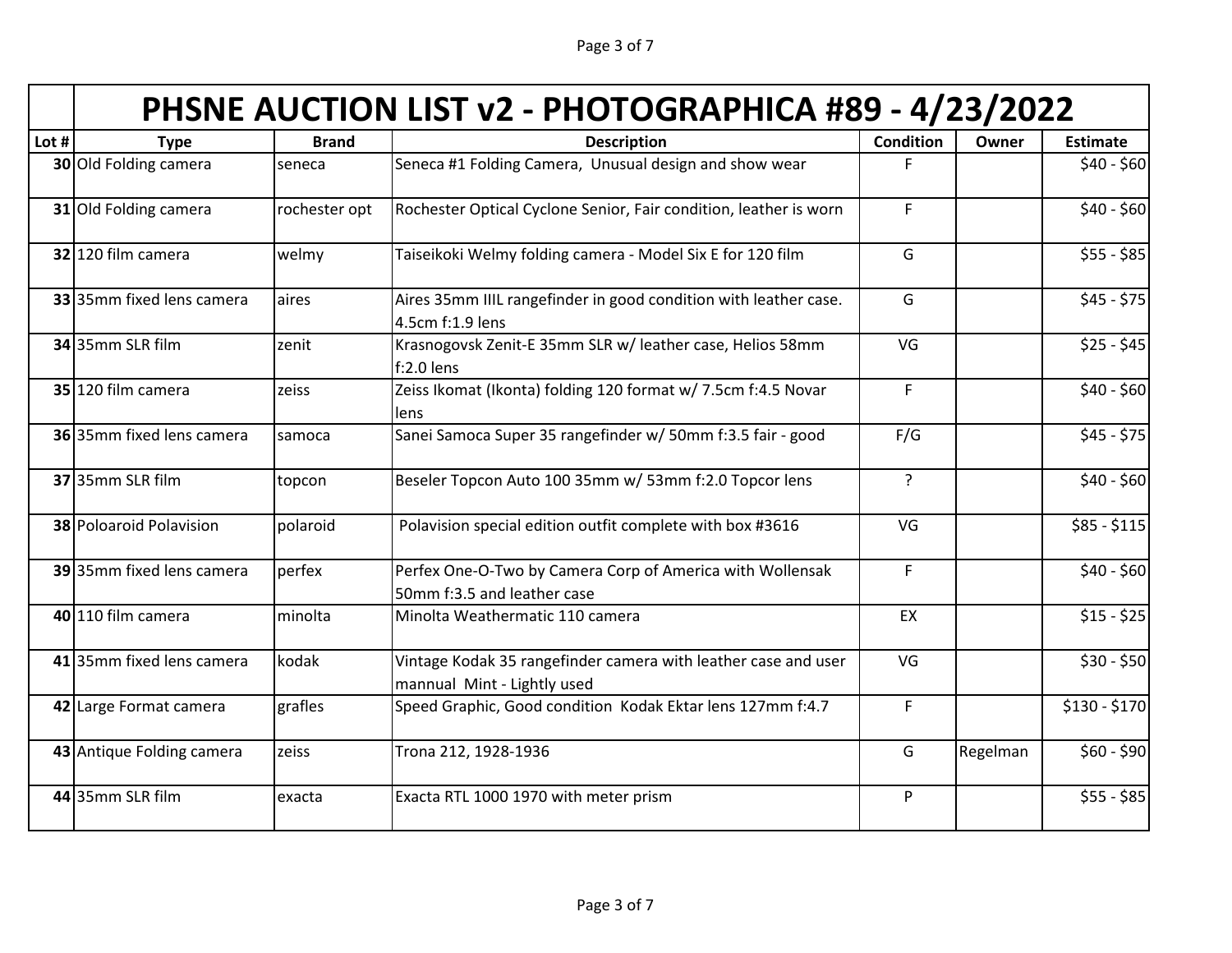| Page 4 of 7 |  |  |
|-------------|--|--|
|             |  |  |

|  | PHSNE AUCTION LIST v2 - PHOTOGRAPHICA #89 - 4/23/2022 |
|--|-------------------------------------------------------|
|--|-------------------------------------------------------|

| Lot # | <b>Type</b>               | <b>Brand</b> | <b>Description</b>                                                                                       | Condition   | Owner  | <b>Estimate</b> |
|-------|---------------------------|--------------|----------------------------------------------------------------------------------------------------------|-------------|--------|-----------------|
|       | 45 120 film camera        | rollei       | Vintage Rolleicord 1a c. 1936 - 47, 7.5cm f:4.5 Triotar lens                                             | F/G         |        | $$55 - $85$     |
|       | 46 35mm SLR film          | zeiss        | Zeiss Contaflex Super, 1959 - 1962 Shutter jammed, needs CLA                                             | p           |        | $$30 - $50$     |
|       | 47 35mm SLR film          | practica     | Praktica c. 1949 w/ 50mm f:2.9 Practicar lens                                                            | F/G         |        | $$40 - $60$     |
|       | 48 35mm fixed lens camera | samoca       | Samoca 35 II, c. 1950 with G. Ezumar 50mm f:3.5 lens, Very Good<br>condition                             | VG          |        | $$30 - $50$     |
|       | 49 120 film camera        | hobiflex     | Hobiflex TLR model III w/ 8cm f:3.5 Tri-Lausar Anistigmat by<br><b>Tougoto Optical in Good Condition</b> | G           |        | $$55 - $85$     |
|       | 5035mm SLR film           | exacta       | Exa Type 4 c. 1958 SLR w/ 50mm f:2.8 Zeiss Jena Tessar lens and<br>leather case                          | G           |        | $$85 - $115$    |
|       | 51 35mm fixed lens camera | olympus      | Olympus 35 EC w/ leather case and flash, good condition                                                  | G           |        | $$25 - $45$     |
|       | 52 828 film               | universal    | Univex twin flex                                                                                         | G           |        | $$40 - $60$     |
|       | 53 127 film camera        | kodak        | Kodak Vest Pocket Autographic in Good Condition, haze on lens                                            | $\mathsf F$ |        | $$15 - $25$     |
|       | 54 127 film camera        | kodak        | Kodak Vest Pocket; Early Model in good condition                                                         | $\mathsf F$ |        | $$10 - $20$     |
|       | 55 16mm to roll film      | federal      | Roll film to enlarge 16 mm movie film with AC light                                                      | G           |        | $$10 - $70$     |
|       | 56 Antique Early camera   | $\mathbf{r}$ | British 5x7 Field Camera w/ Brass lens                                                                   | G           | Nitkin | $$110 - $140$   |
|       | 57 Old Box camera         | kodak        | No. 4 Cartrige Kodak, 4x5, Nice wood interior                                                            | $\mathsf F$ | Nitkin | $$60 - $90$     |
|       | 58 Large Format camera    | poco         | Cycle Poco #5 4x5 wood Camera, Good Condition                                                            | P           | Nitkin | $$35 - $65$     |
|       | 59 Antique Early camera   | ?            | Japanese Field Camera, 5x7, Needs lens and lens board                                                    | $\mathsf F$ | Nitkin | $$60 - $90$     |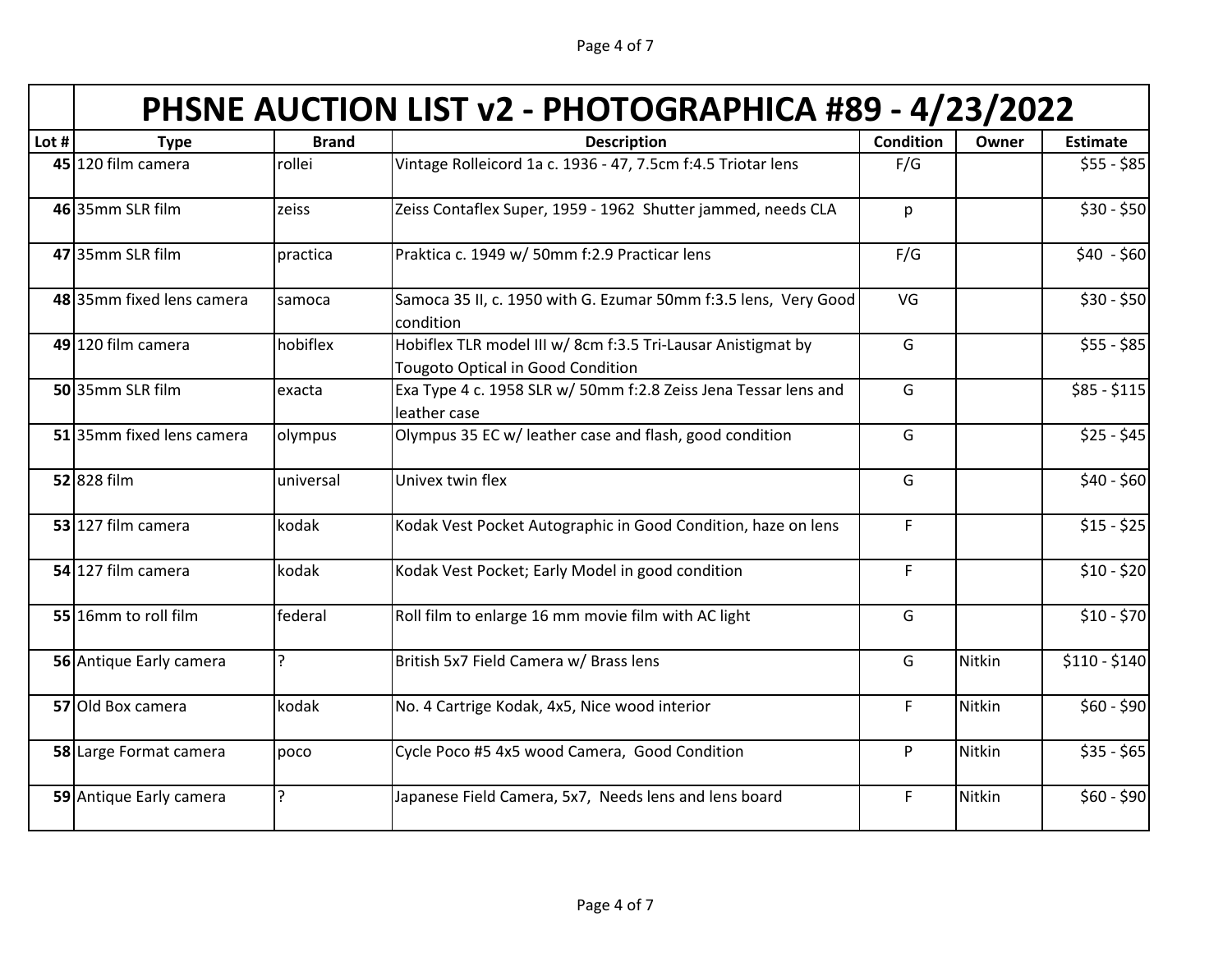Page 5 of 7

|  | PHSNE AUCTION LIST v2 - PHOTOGRAPHICA #89 - 4/23/2022 |
|--|-------------------------------------------------------|
|--|-------------------------------------------------------|

|                             | <b>Brand</b>   | <b>Description</b>                                                    | <b>Condition</b> | Owner  | <b>Estimate</b> |
|-----------------------------|----------------|-----------------------------------------------------------------------|------------------|--------|-----------------|
| 60 Antique Early camera     | premo          | 5x7 Premo B folding camera, Good inside, Exterrior needs work         | F                | Nitkin | $$60 - $90$     |
| 61 4X5 film Holders         | fidelity elite | 5 New 4X5 film holders                                                | EX               |        | \$80 - \$120    |
| 62 5X7 film holders         | fidelity elite | 3 New 5X7 film holders                                                | EX               |        | $$40 - $60$     |
| 63 Antique Folding camera   | kodak          | Special Model A with leather case and cable release                   | G                |        | $$30 - $50$     |
| 64 120 film camera          | franka         | Rolfix Junior Deluxe with add on range finder                         | G                |        | $$20 - $30$     |
| 65 4X5 Field camera         | century        | Century 4X5 Field Camera with wooden 4X5 holder                       | VG               |        | $$130 - $170$   |
| 66 4X5 Portable camera      | zeiss          | Zeiss Ikon Volta 146 (1927) portable box camera                       | G                |        | $$30 - $50$     |
| 67 4X5 Box camera           | seroco (sears) | 4X5 Perfection Model Plate Camera (circa 1900)                        | $\mathsf F$      |        | $$40 - $60$     |
| 68 4X5 Box camera           | conley         | 4X5 Wooden Camera in Leather Case with 2 Film Holders (1900-<br>1910) | EX               |        | $$130 - $170$   |
| 69 5X7 Folding camera       | seneca         | 5X7 Folding Camera Chautauqua model (circa 1915)                      | VG               |        | $$100 - $140$   |
| 70 Stereo camera            | fed            | Stereo Model F580 with light meter, Mfg date 1998                     | EX               |        | $$85 - $115$    |
| 71 Stereo camera            | kindar         | Stereo Camera with Leather Case, Mfg date 1954                        | VG               |        | $$65 - $95$     |
| 72 Stereo camera            | realist        | Stereo Camera with Beautiful Leather Case, Mfg date                   | EX               |        | $$40 - $60$     |
| 73 Roll film holder for 4x5 | calumet        | Roll film holder for 4x5 cameras 6x7 image                            | VG               |        | $$20 - $40$     |
| 74 127 film camera          | agfa           | Cadet A8                                                              | VG               |        | $$25 - $35$     |
|                             | <b>Type</b>    |                                                                       |                  |        |                 |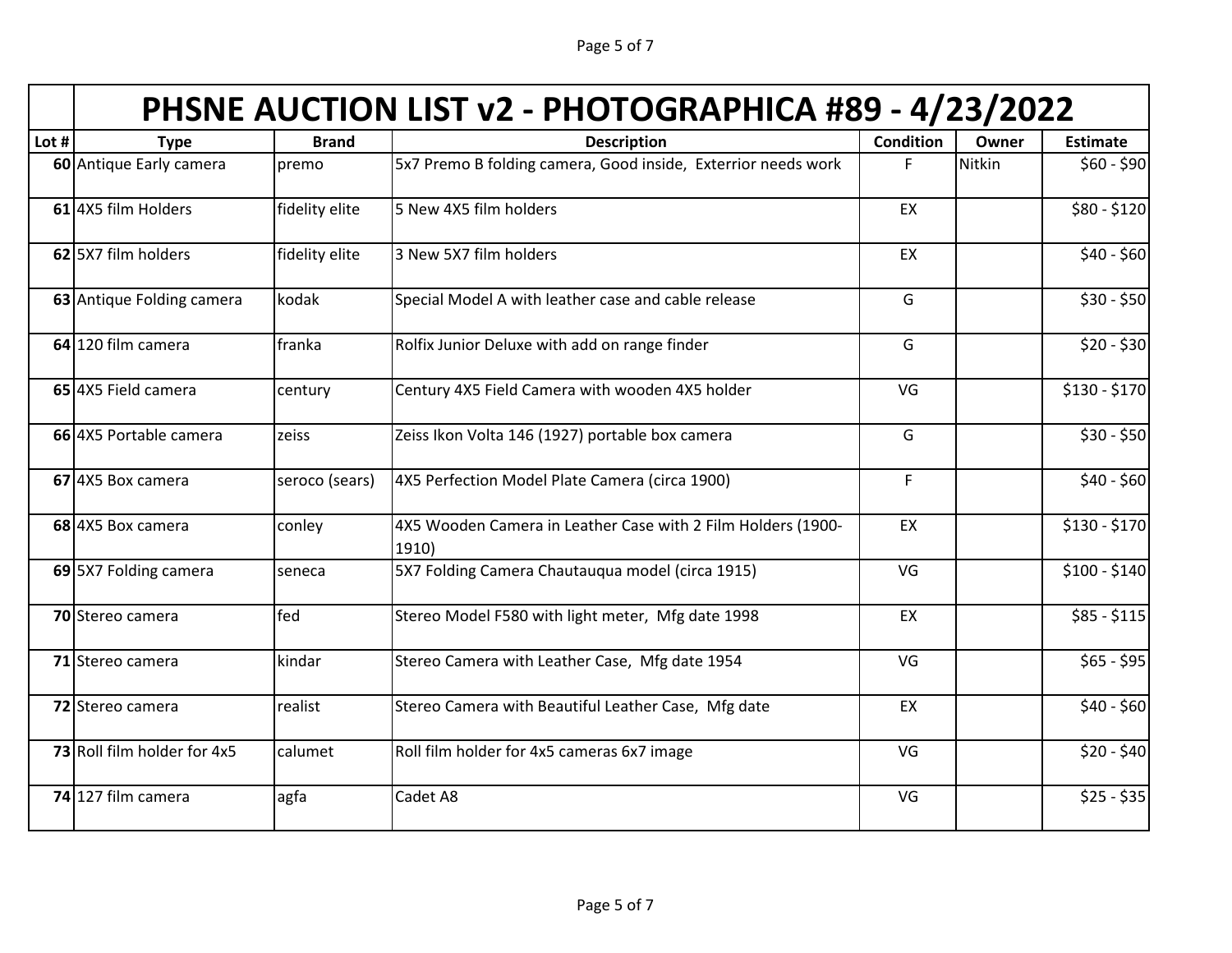Page 6 of 7

|       | PHSNE AUCTION LIST v2 - PHOTOGRAPHICA #89 - 4/23/2022 |               |                                                                                                                 |                  |       |                 |  |  |
|-------|-------------------------------------------------------|---------------|-----------------------------------------------------------------------------------------------------------------|------------------|-------|-----------------|--|--|
| Lot # | <b>Type</b>                                           | <b>Brand</b>  | <b>Description</b>                                                                                              | <b>Condition</b> | Owner | <b>Estimate</b> |  |  |
|       | 75 5x7 view camera                                    | anthony       | 5x7 view, 120mm Schneider & 210mm Schneider G Claron, 15-<br>inch lens, lens boards, 4 5x7 Fidelity fim holders | G                |       | \$800 - \$1200  |  |  |
|       | 7635mm SLR film                                       | zeiss         | Contaflex Super w 50mm f:2.8 Tessar w case                                                                      | VG               |       | $$45 - $75$     |  |  |
|       | 77 Polaroid CU5                                       | polaroid      | CU-5 (Close Up) complete w 2 lenses & Samsonite case                                                            | VG               |       | $$80 - $150$    |  |  |
|       | 78 Folding plate camera                               | kodak         | Premo Promolette JR 1A                                                                                          | G                |       | $$30 - $50$     |  |  |
|       | 79 Movie camera                                       | nizo          | S30 super 8                                                                                                     | $\mathsf{P}$     |       | $$15 - $25$     |  |  |
|       | 80 828 film camera                                    | kodak         | Bantam Special w 45mm f:2.0 lens with Box, book etc                                                             | G                |       | $$225 - $275$   |  |  |
|       | 81 120 film camera                                    | rollei        | Rolleicord III w Schneider Xenar 75mm f:3.5                                                                     | VG               |       | $$130 - $170$   |  |  |
|       | 82 4X5 Field camera                                   | rochester mfg | Early Poco model red bellows                                                                                    | G                |       | $$95 - $125$    |  |  |
|       | 83 35mm Slide duplicator                              | spiratone     | Fixed lens T mount                                                                                              | VG               |       | $$30 - $50$     |  |  |
|       | 84 Exposure meter                                     | sekonic       | Sekoic Studio Deluxe II L-398M new in box w accessories                                                         | <b>New</b>       |       | $$45 - $75$     |  |  |
|       | 85 Stereo camera                                      | kodak         | Kodak Stereo 35 w case                                                                                          | VG to New        |       | $$60 - $90$     |  |  |
|       | 86 35mm camera                                        | argus         | Argus C44 w 50mm f:2.8                                                                                          | VG               |       | $$20 - $30$     |  |  |
|       | 87 Folding plate camera                               | kodak         | Premo Promolette JR                                                                                             | G                |       | $$40 - $60$     |  |  |
|       | 88 35mm camera                                        | nikon         | Nikon S rangefinder s/n 6095523 stuck shutter, Nikkor-H 50mm<br>f:2.0 stuck diaphragm                           | Poor             |       | $$225 - $275$   |  |  |
|       | 89 35mm camera                                        | fake leica    | Fake black Leica Luftwaffe #122442 w fake 50mm Elmar                                                            | F.               |       | $$130 - $170$   |  |  |